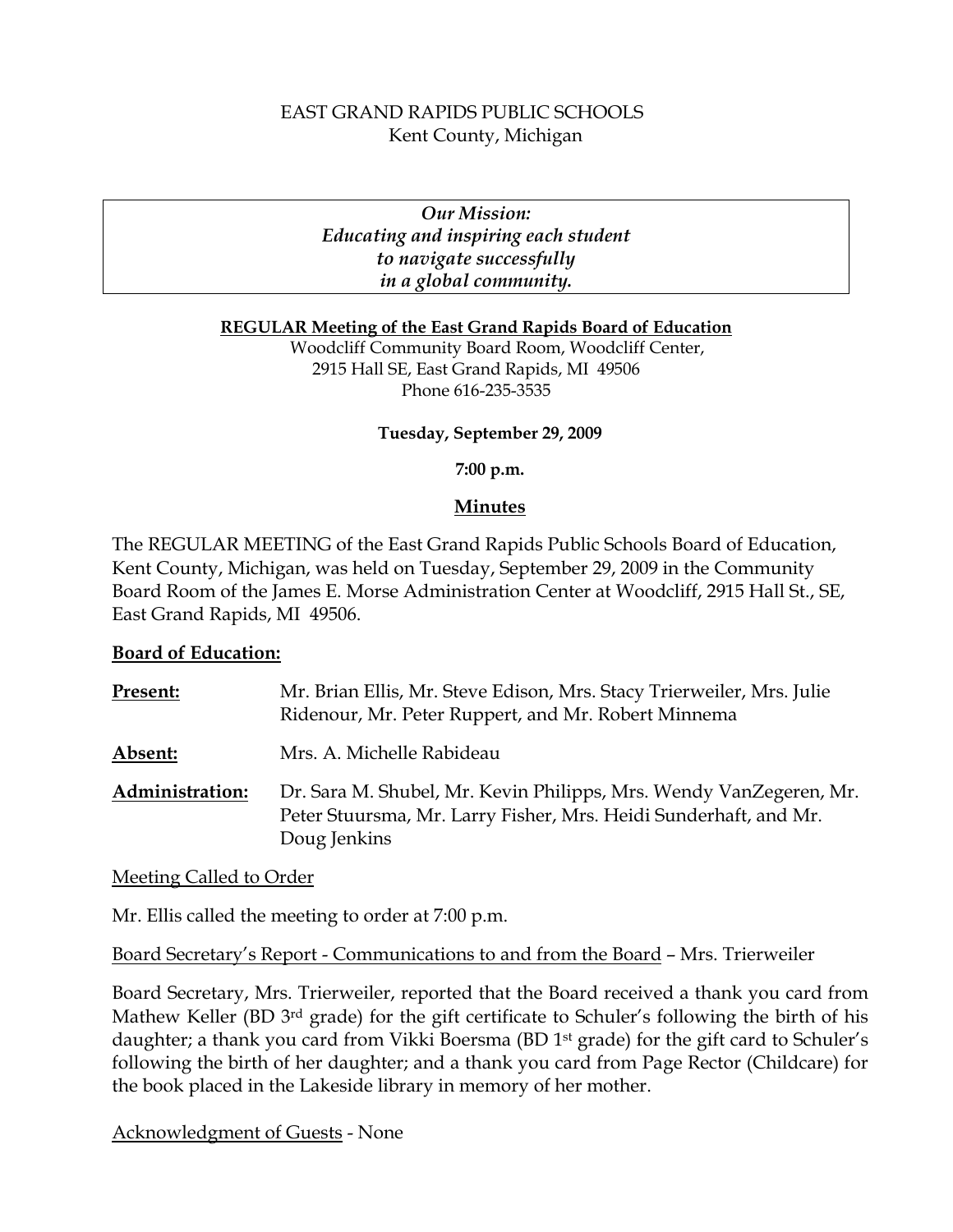REGULAR BOARD MEETING September 29, 2009 Page 2

Public Comments - None Recognition of

Student Semifinalists in the 2009 Merit Scholarship Competition – Mr. Fisher

Dr. Shubel, Mrs. Trierweiler and Mr. Fisher presented the four national merit semi finalists with certificates of recognition from the Board.

Foreign Language Award – 2009 American Council on the Teaching of Foreign Languages Melba D. Woodruff Award

Dr. Shubel and Mr. Minnema recognized the entire World Language Department for this award. All members of the World Language Department were given certificates of recognition from the Board. Mrs. Frazier thanked the Board and administration for the commitment and vision of the ERGPS district for world language.

# High School Student Council President's Report – Ms. Sonia Nicola

Ms. Nicola reported that the focus is on Homecoming and various committees have been formed. The theme for the homecoming parade this year is Dr. Suess. In November, the high school will be raising money for the charity – Hats On – a children's hospital. There is a new dance policy and the student council working with the Administration, went to English classes to explain the changes – good news, there were no warnings at the Healthy High dance.

# EGREA President's Report – Mrs. Shelly Schram

Mrs. Schram stated that this has been the smoothest start to the school year that she can ever remember. Professional Development was great and open houses will be finished this week. She noted that there are 14 committees this school year that have teachers on them. She said she was very excited to see students and Foreign Language be recognized this evening.

# *Presentation/Discussion:*

# Facilities Update – Mr. Edison

Mr. Edison reported on the ribbon cutting for the athletic facilities – he noted that this was a great event and everything went well and the community had many positive comments. He stated that these facilities will be a great asset to the community. He thanked everyone who worked on this project. Mr. Bower stated that the punch list, except for the press box and landscaping, has been completed. A few items were not up to our expectations, the gym floor and weight room floor, so they are being worked on currently. The Contingency fund is at \$165,134 for the 2007 bond issue and there may be another \$20,000 available in general conditions funds. If Change Order #19 is approved, the final total of the contingency fund will be \$114,279 and with the addition of the \$20,000 in the general conditions fund the total would \$134,279. Mr. Edison moved to approve Change Order #19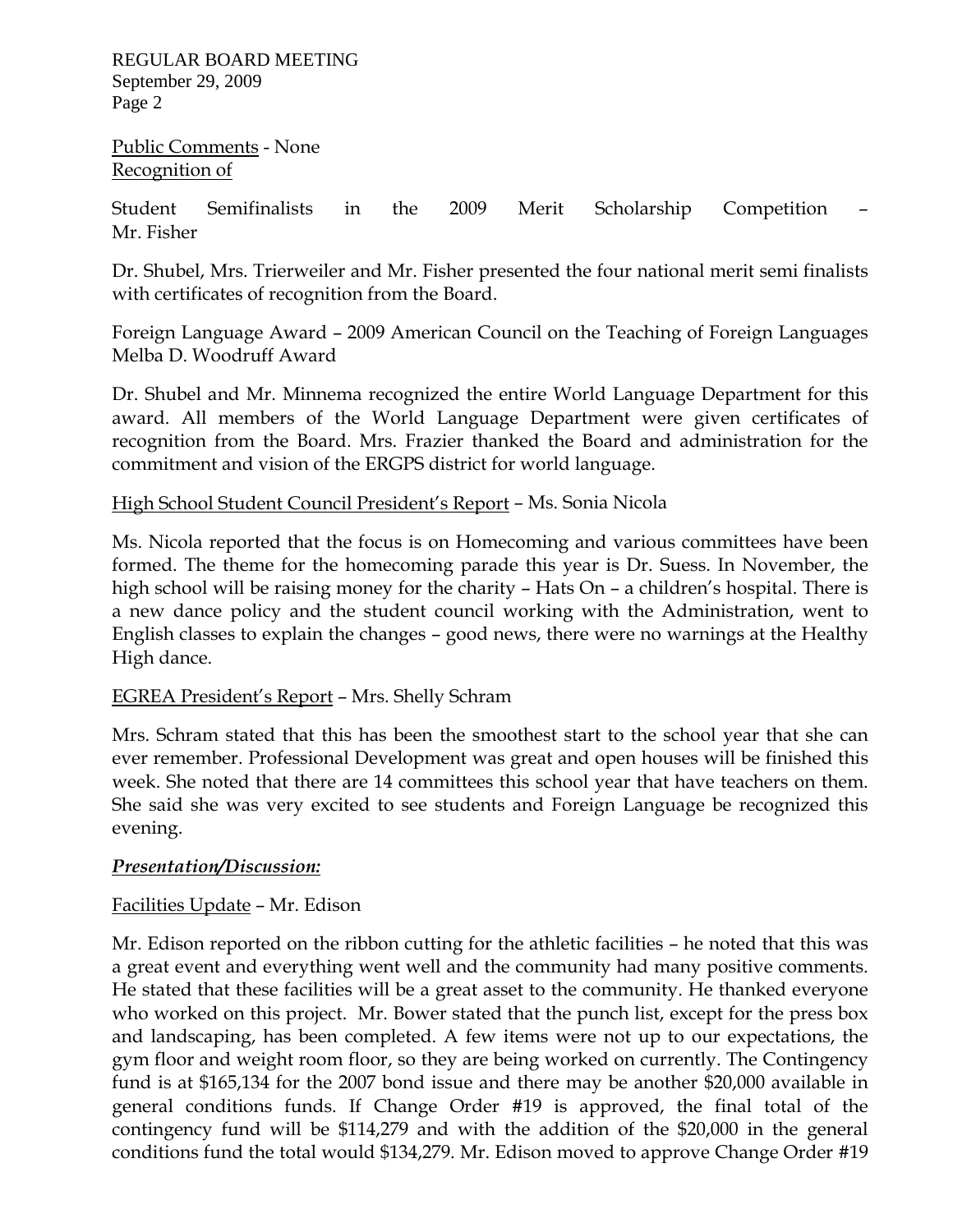as presented in Revised Addendum 8A in the amount of \$50,855.00. Mrs. Trierweiler seconded the motion. Motion carried 6-0.

The Finance Committee and Facilities Committee are looking at three options for using any remaining contingency money: 1) it can be used to pay down the debt; 2) it can be used for other projects; or 3) the money could be transferred into the sinking fund to replace some of what was used for the bleachers. The Finance Committee and Facilities Committee will take a look at all options and make a recommendation to the Board in the near future.

Engage Update/Technology Update – Mr. Doug Jenkins, Ms. Shannon Mitchell, Ms. Winona Tinholt, Ms. Amy Marlow, Ms. Tia Carmichael, and Ms. Kim Ibara

Mr. Jenkins and Mrs. Ibara presented an update on the Engage 1:1 program. They reviewed the vision for the engage program for this year. There are three elementary school teachers (1 in each building) trying out this program, as well as one teacher each from the Middle School and the High School. They reported on safety considerations i.e., ePals – free and strong filter email service for students; Websense, an internet filter; and an on-line tool with advertisements. They described the learning process of this tool and how teachers use it with learning. They then described the program moving forward and future next steps beyond the pilots and Professional Development days for staff. Mr. Jenkins and Mrs. Ibara got the Board members to log into Today'sMeet and guided them through some of the features. There was discussion and questions from the Board regarding the Engage 1:1.

# *Action Items - Consent Agenda:*

| Background: | In order to save time during the meeting, we are using a        |
|-------------|-----------------------------------------------------------------|
|             | Consent Agenda. Items in the Consent Agenda include those       |
|             | that are routine or have been previously discussed by the Board |
|             | of Education. Any Board Member may request to have any          |
|             | item removed for a separate discussion and vote.                |

Recommendation: Motion to approve items in the Consent Agenda Numbers 10 through  $12$ .

Approval of Minutes of SPECIAL MEETING of 8/24/09 (Enclosure #10)

Approval of Minutes of REGULAR MEETING of 8/24/09 (Enclosure #11)

Approval of Payment of Bills for August 2009 (Enclosure #12)

Mrs. Ridenour moved to approve Consent Agenda items #10-12. Mrs. Trierweiler seconded the motion. Motion passed 6-0.

# **Other Action Items:**

Appoint Delegate Representatives to MASB Fall Conference Delegate Assembly (Enclosure #13)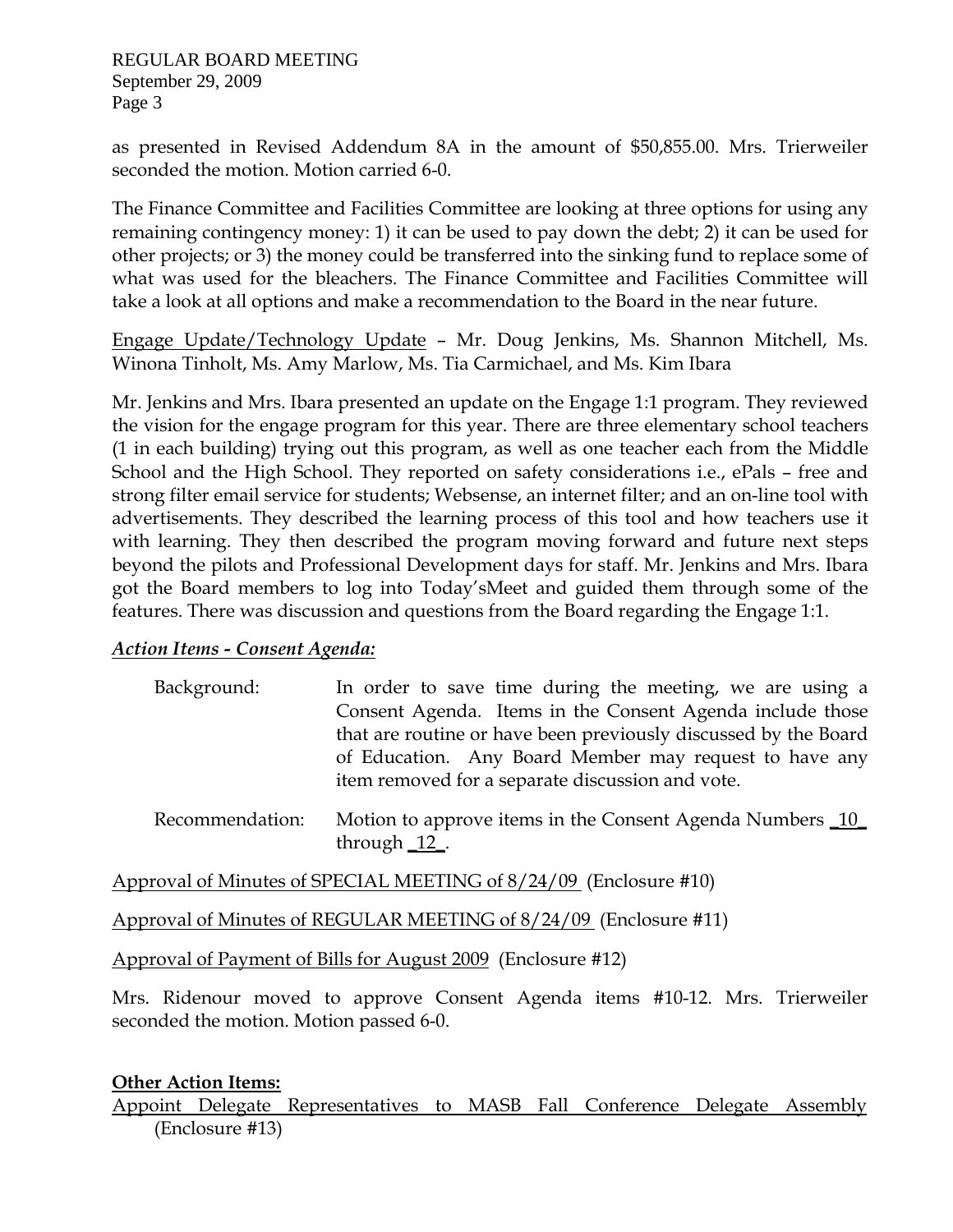REGULAR BOARD MEETING September 29, 2009 Page 4

Background: The Michigan Association of School Boards' 2009 Delegate Assembly is meeting for the annual 2009 Fall Conference at the Lansing Center in Lansing on Thursday, October 22, 2009. Three delegates may be appointed to represent the East Grand Rapids Board of Education.

Mr. Edison stated he would be willing to attend the delegate assembly on October 22, 2009. Mr. Ellis moved to appoint Mr. Edison as delegate to the MASB 2009 Delegate Assembly. Mrs. Trierweiler seconded the motion. Motion passed 6-0.

#### **Administrative Reports:**

#### **Superintendent**

Dr. Shubel stated it has been a smooth beginning to the school year and thanked the administrators for all of their work.

Heart of Gold event – Mr. Stuursma briefly described this event which will raise funds for the Helen DeVos Children's Hospital. The football game vs. Grand Rapids Christian takes place this Friday evening. The Board thanked Mr. Stuursma for his work on this.

Dr. Shubel asked the Board to review the curriculum brochure for more in depth information.

#### Assistant Superintendent for Business

State Budget Update – Mr. Philipps reported there is no state budget yet, tomorrow is the last day of state fiscal year. No official word on what funding will be – lots of rumors are out there. Once we know anything, Mr. Philipps will get word to the Board.

Student Enrollment Update – Mr. Philipps stated that official count day is tomorrow. Current headcount is 3,012 and at the end of last school year we were at 2,980. We are seeing increases pretty much across all grade levels.

#### Board Representative Report

Mrs. Trierweiler gave a brief report of the work of Youth Development. She stated that there is a lot happening this year in Youth development – senior retreat had the highest number of attendees ever! There is the mentoring of freshmen by upper classmen. Healthy High was held this past weekend with a large number in attendance and everything went very smoothly.

# Adjournment

Mr. Ellis adjourned the meeting at 8:18 p.m.

Respectfully submitted,